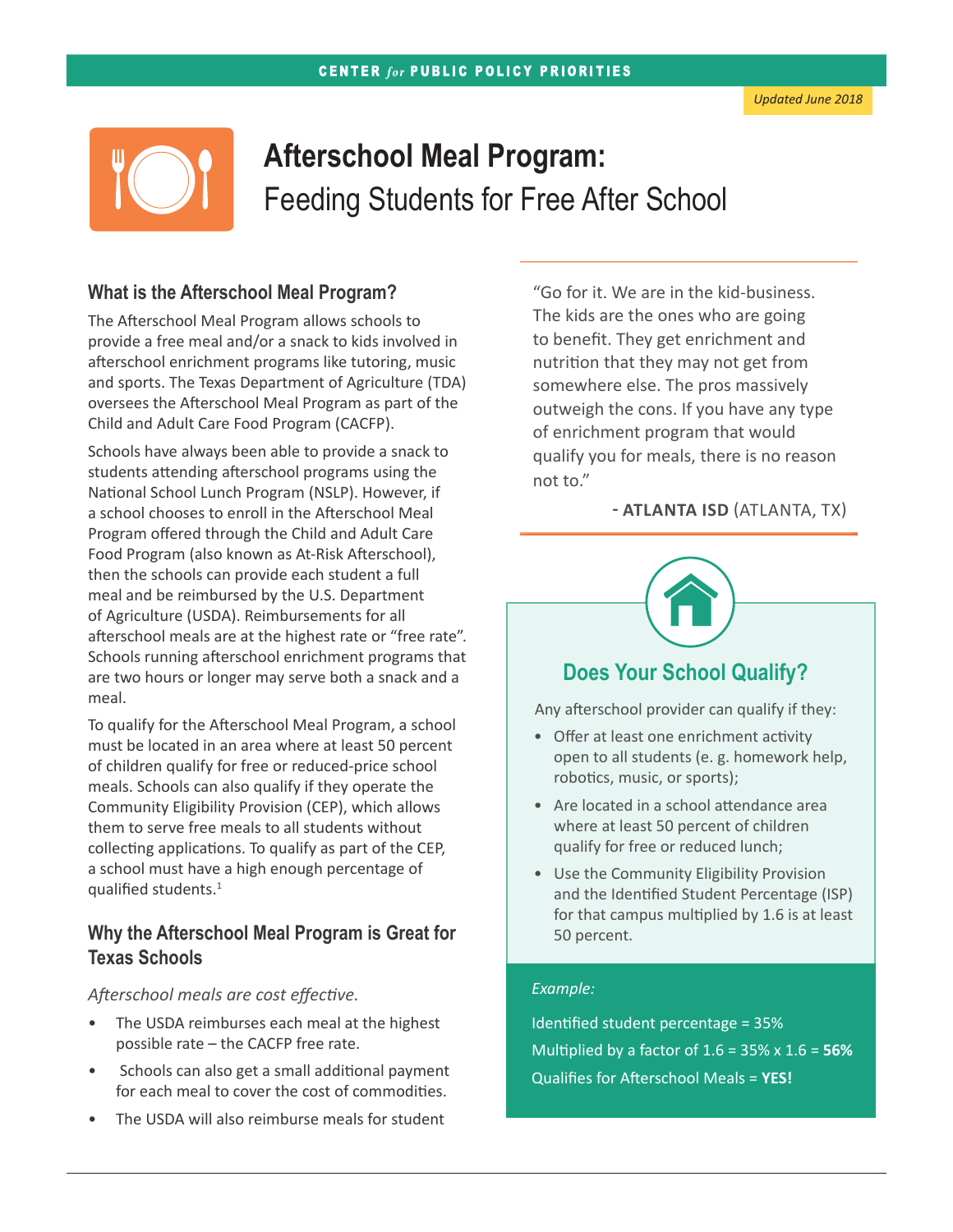

"The success of the program is how many kids participate. It can be very successful if implemented correctly. If you can do breakfast and lunch, you can do supper. If you're not sure, start small, but know the needs of your district and campuses."

**- SAN ANTONIO ISD** 

athletes as long as the school is providing at least one afterschool enrichment activity that is open to all students (not just athletes). For example, a school could provide afterschool meals to students on the football team if there is also an arts program or tutoring program which also provides meals to students.

- Schools can shape the program to best fit their staff, kitchen, and serving needs, so cost increases are minimal. **Schools can use the additional revenue to support their overall school nutrition budget and pay staff, buy equipment, or improve the quality of the food served.**
- By providing meals, afterschool programs have drawn more children to participate in these programs, which increases funding and boosts the opportunities for students to learn outside of the school day.

#### *Afterschool meals are easy.*

- School nutrition departments have flexibility about how to prepare and serve afterschool meals. They can serve hot meals through the cafeteria or can prepare the meals for afterschool during their usual meal preparation times and store them in coolers.
- Administrative work is minimal, requiring afterschool programs to simply take attendance, record meal counts and menus, and turn in receipts for food service, supplies and reimbursement claims monthly.
- If schools choose, they can allow students to choose the items they prefer to eat instead of serving a

standard set of foods without options. This "offer vs. serve" model cuts down on food waste and is popular with students.

• Finally, schools that have participated in other federal nutrition programs – such as the National School Lunch Program – qualify for an expedited application process and Child and Adult Care Food Program training.

#### *Afterschool meals are flexible.*

- Schools can use the Afterschool Meal Program to provide meals for their own programs, like sports, and/or sponsor eligible afterschool programs like Parks and Recreation agencies, Boys and Girls Clubs and YMCAs.
- Schools that provide enrichment programs on the weekends and/or during school breaks can also feed students at those times. Schools that do so are not required to serve afterschool meals on a regular basis throughout the year and may serve either breakfast, lunch or dinner and one snack.

## **Sample Afterschool Meals Menus**

- Ham and cheese sandwich, roasted sweet potatoes, vegetarian beans, baked chips and assorted fruit, milk
- Chicken tenders, whole grain roll, garden salad, and fresh fruit, milk
- Pepperoni pizza, steamed fresh carrots, and fresh fruit, milk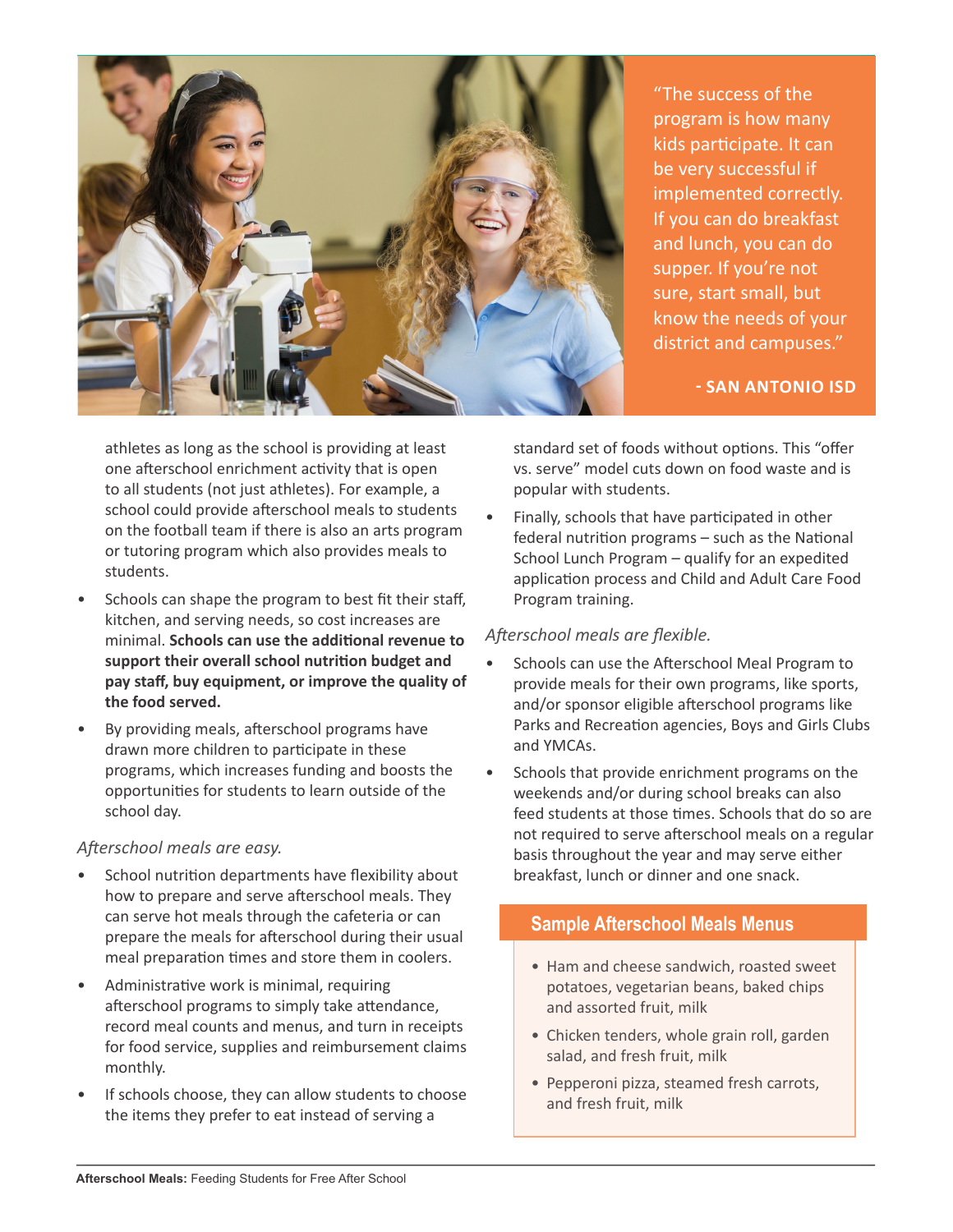| <b>Afterschool Care Program (NSLP)</b>                   | <b>Afterschool Meals (CACFP At-Risk)</b><br>VS.      |
|----------------------------------------------------------|------------------------------------------------------|
| Only snacks                                              | Snack, meal, or snack and meal*                      |
| May not use "offer vs. serve"                            | May use "offer vs. serve" for meals only             |
| Recertify eligibility every school year                  | Recertify eligibility every five years               |
| Cannot serve on weekends, holidays, or vacation periods  | Can serve on weekends, holidays, or vacation periods |
| May charge for reduced-price snacks (less than 15 cents) | Cannot charge for food service                       |

*\*There must be at least two hours between the snack and meal if both are served* Both programs require that snacks and/or meals are served after the end of the regular school day.

*Afterschool meals are an important part of keeping kids healthy, focused, and ready to learn.*

- The Afterschool Meal Program is important because it feeds kids healthy food, eases the burden on lowincome parents, and improves focus and learning for all students.
- The Afterschool Meal Program prevents children who are at school long after lunch from going hungry, meaning they are better prepared to learn and to participate in afterschool enrichment activities. The meals meet federal standards for nutrition and are popular with students.
- Finally, by drawing more kids to afterschool programs, the meals program helps to keep kids involved in safe afterschool activities.

# **How Does Your School Apply?**

- 1. Complete a pre-eligibility form online at: [bit.ly/afterschool-meals](http://bit.ly/afterschool-meals). *(For the question of whether your district operates multiple Child Nutrition programs, select "yes")*
- 2. Once granted access, apply at [https://txunps1.](https://txunps1.texasagriculture.gov) [texasagriculture.gov.](https://txunps1.texasagriculture.gov)
- 3. Schools must train staff at their sites on CACFP At-Risk program operation before starting the program and then annually after that. Find information on these trainings on Education Service Center webpages and newsletters.
- 4. Although schools must submit recertification materials each year, the application and additional documents demonstrating eligibility are valid for five years.<sup>2</sup>

## **How are the Afterschool Care Program and Afterschool Meal Program Different?**

Schools that have been using the National School Lunch Program's After School Care Program to provide snacks may want to switch to the Afterschool Meal Program as it offers more flexibility in both the number of meals and when they can be served.

## **Tips from Texas School Districts**

- **• Create a plan** to get administrative support, including superintendents and school nutrition directors. Then bring the program to the campus level.
- **• Start small!** Begin with just a few schools in the first year, and incorporate lessons learned the next year.
- Ensure **good communication** between afterschool programs and the school nutrition department. Share information about the benefits of the program with program coordinators.
- **• Get creative** to meet staffing needs -- smaller districts can allow staff to rotate through the new supper shift, while larger districts may use staff from different schools. Food services staff often like the extra hours.
- Include **kids' favorite foods** in the majority of the menu, since menu rotations can be shorter.
- If your district has the capacity, sponsor afterschool programs that are run by a non-school entity.
- Consider a **prepackaged main dish** and one vegetable -- it is easier for staff to count the meals for reimbursement, and requires less training.
- **• Train afterschool staff** to count meals and take attendance.
- **• Promote the program** to increase participation by sending flyers home, posting on the school website, and putting an ad in the local newspaper.